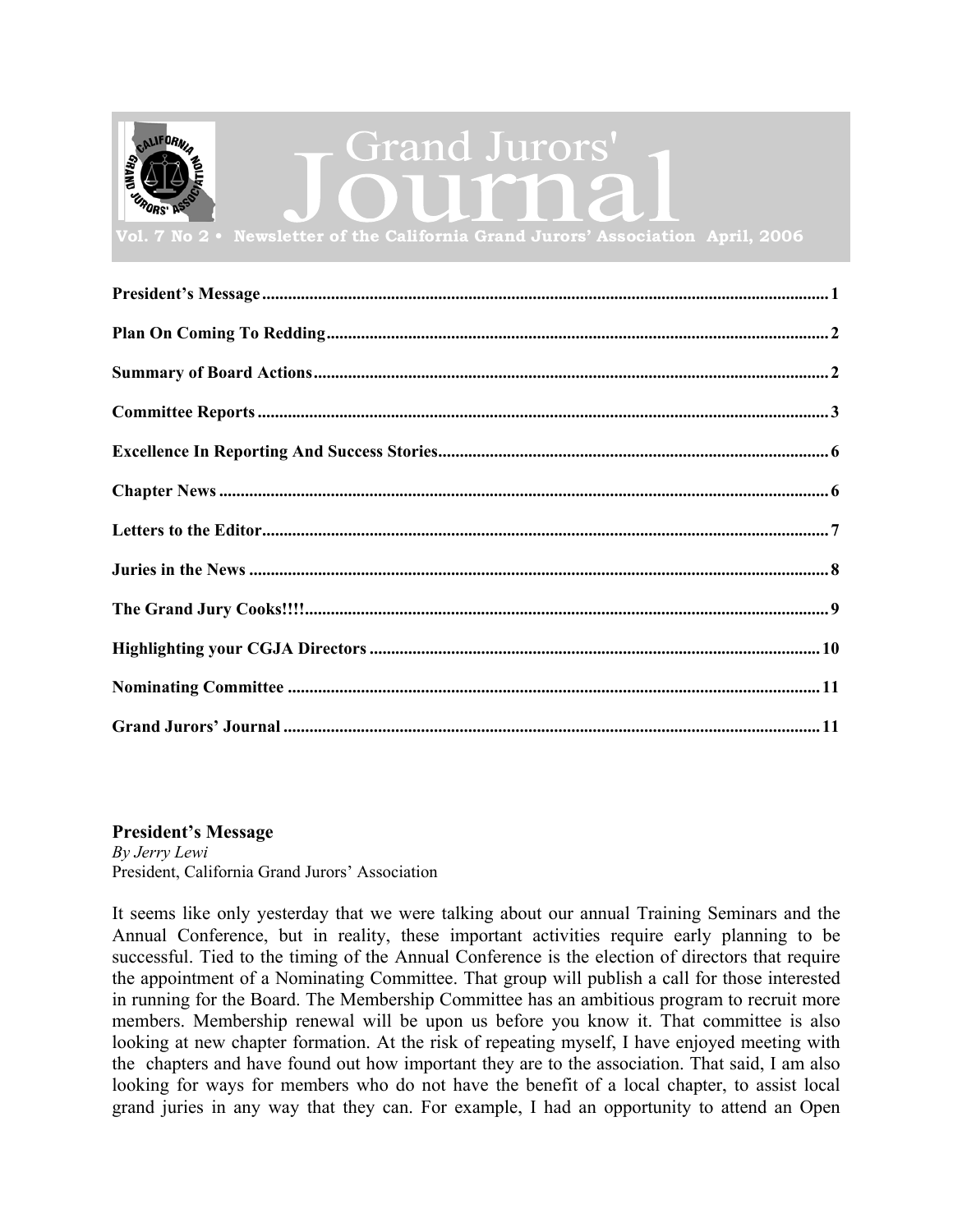<span id="page-1-0"></span>House sponsored by my Grand Jury in Ventura County and talk about how CJGA can assist them in recruiting and other activities.

More detailed information may be found elsewhere in this issue. You will also find a report on a recent survey sponsored by the Public Relations Committee regarding recruiting practices around the state.

### **PLAN ON COMING TO REDDING FOR THE 25th ANNUAL CONFERENCE OCTOBER 19-21, 2006 Red Lion Hotel**

*By Harry Tully -* Your Chairman for the 2006 Annual Conference

We look forward to seeing you at the annual conference, which takes place in Redding, in our beautiful county of Shasta.

There are things to see and do (for those accompanying you not attending the meetings but want a change of pace from everyday life). You have probably heard of the *Sundial Bridge at Turtle Bay*. It is made of an aqua green, opaque glass deck and other materials and is unique because of its Calatrava design. Its 217-foot pylon acts as a sundial, it is environmentally sensitive to its river setting and for you fishermen and women, this portion of the Sacramento River has been rated among the top ten water fisheries in the World.

Those members who may want a mini-vacation and want to bring their children along, there is the Redding Sports Complex. The Sacramento River Trail offers pedestrian and bicycling attractions for the 'walkers' amongst you and will give you insights into Redding's early history. Shasta Dam and Lake are about twelve miles north of Redding on I-5 and Shasta Lake is noted for being the houseboat capital of the West. If you like to plan ahead, you can arrange for a vacation of house-boating while you are here.

We will be announcing our program in future issues of *The Journal* so you will see that even if you cannot take the time to sightsee, you will have an interesting educational experience which will benefit CGJA and, hopefully, yourself.

### **Summary of Board Actions**

The CGJA Board of Directors took the following Actions at the January 23, 2006, regular meeting.

Unfinished Business from the November 28, 2005 Meeting

The motion to send survey letter to Grand Juries re: Outreach, was passed by voice vote.

The motion that the 2005 Tellers' Committee Chair Linda Baker make available to the Board the two (2) protest letters was passed by voice vote.

The recommendation to investigate the availability, with the intention of having, Boardsmanship training was passed by a voice vote.

The motion to Receive, discuss and report to Solano County Chapter by

December 1, 2005, passed by voice vote with 2 Directors voting no.

The motion that Board actions will remain on the agenda as old or unfinished business until the action has been implemented was passed by voice vote.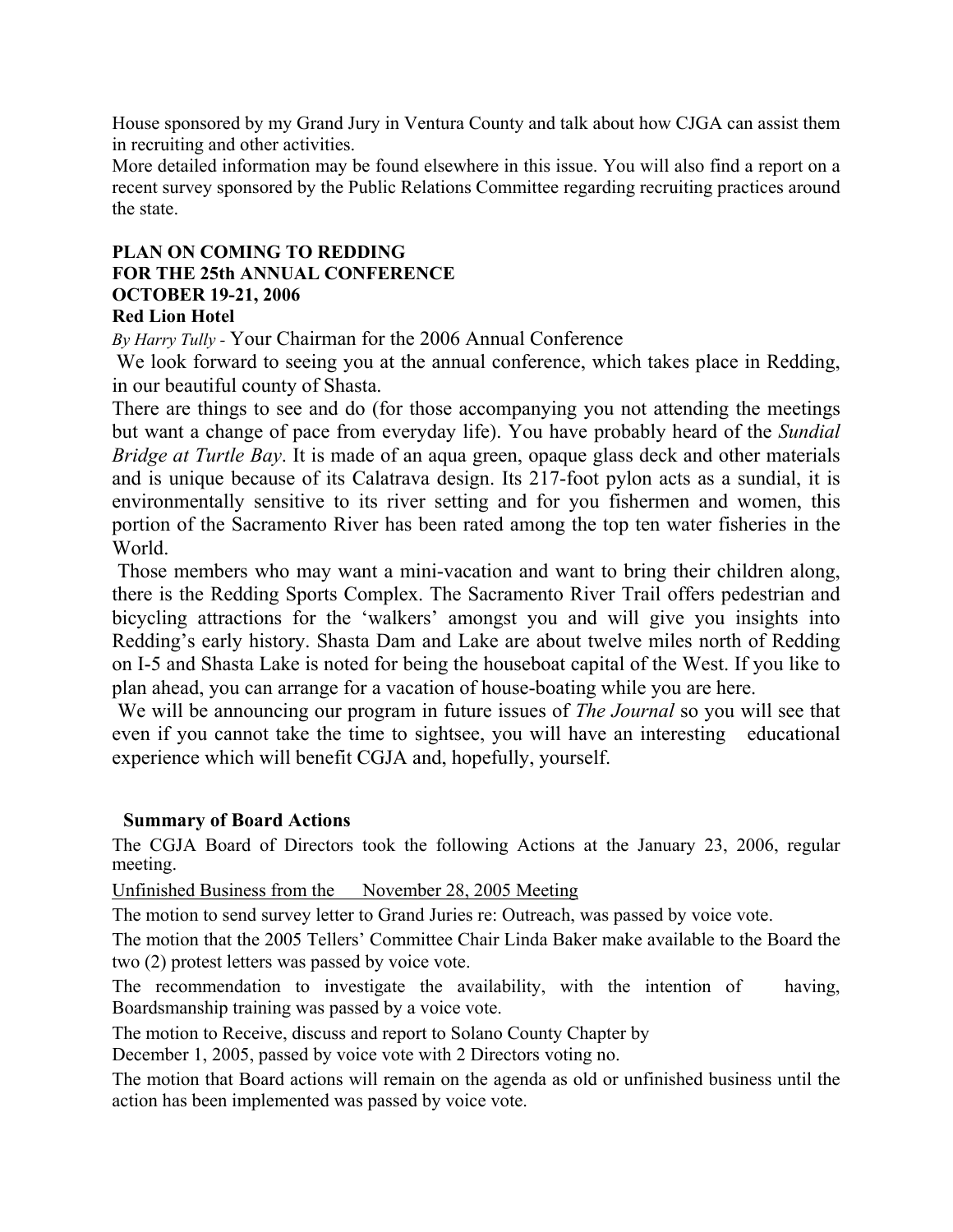<span id="page-2-0"></span>The motion to establish procedures for the nominating committee to be elected by the CGJA membership failed by a roll call vote.

The motion to revert to the 1997/98 bylaws failed by a roll call vote.

The Training Committee 2006 Goals were approved.

The CGJA 2006 goals were passed by voice vote with 1 Director voting no.

The CGJA 2006 budget was approved by voice vote.

The motion that Section 5.303 of the Policies and Procedures Guidelines be amended by adding paragraph 5.303h as follows: "h. Persons applying for membership in CGJA during the period March 1 through June 30 and if their application is approved shall receive a membership through June 30 of the following calendar year," was approved by voice vote.

Authorize the Training Committee to proceed to scheduling site selection, speaker commitments and advertising for a two day training program in the LA basin as a fifth program, with flexibility to revert to only a fourth program in either LA or Visalia was passed by voice vote

Authorize the Finance Committee to seek Directors and Officers Insurance. When such application is approved, it will be brought back to the Board for approval and authorization of funds was passed by a roll call vote.

The Membership Committee will review the San Mateo Chapter request from to reverse dual membership policy letter and come back with a recommendation. The President will send an acknowledgment to the Chapter. The motion passed by voice vote with 1 abstention.

### **COMMITTEE REPORTS**

**Finance Ira Grooms, Chair**  No report was submitted by the Finance Committee.

**Legal Affairs Jack Zepp, Chair** 

There have been no developments of interest within the Legal Affair Committee's purview since the last report.

### **Membership Chapter Relations Owen Haxton, Chair**

And away we go -------------------

Spring is here and with spring comes selection of new grand jurors. Every CGJA member needs to convince a fellow citizen to apply for selection as a grand juror. I have my two. Hope that is not above the legal limit.

*And then shortly you will receive an email suggesting you renew your membership in CGJA. Or it may be a letter. But it will arrive. We have a new treasurer and we need to make his job as easy as possible. You know, like help him avoid mistakes. To that end we have a new tool. Go to our web site, <www.cgja.org>, at the bottom of the left column click on MEMBERSHIP INFORMATION, scroll to the bottom of that page and click on Membership application, a PDF application form will appear, press CTRL 2, now you can actually fill in the form by clicking on the appropriate box or typing the necessary information into the form. When finished, print two copies. One for you and one neatly printed for our new treasurer. The next step is to fill in a*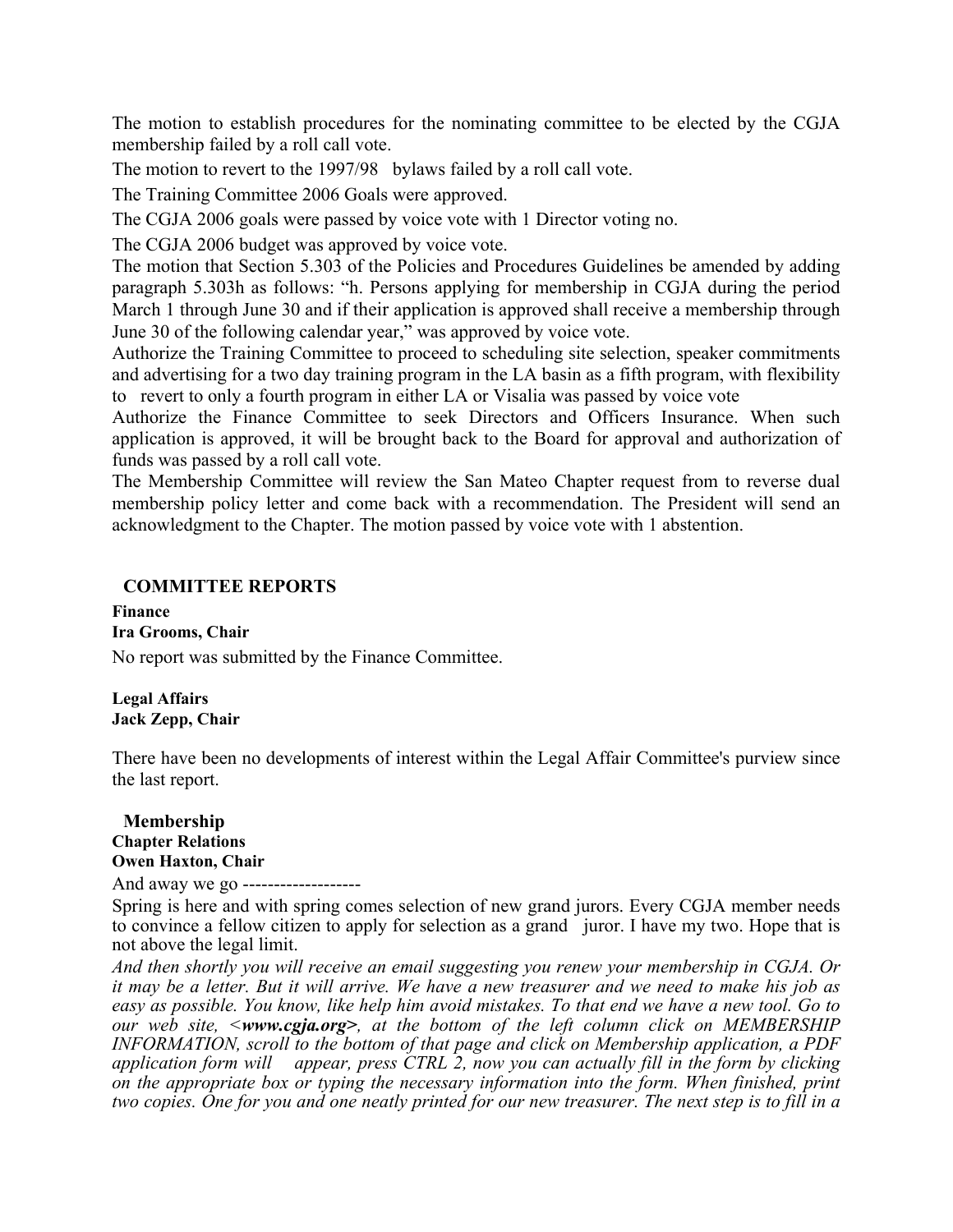*check [any amount, \$25 for membership dues and the remainder to make a deductible donation. I am told the new treasurer gets really high on donations], write your name on the bottom of the check, place the check and the treasurer's copy of the application in an envelope, stamp it, address it from the information on your copy of the application, seal it and stick it in the out going mail box.* 

Don't put "renewal" on your to do list, renew now, put it on your done list and feel real good about yourself. WOW! That was a mouth full.

But that is not all, I've got more! Coming up this fall is the opportunity of a life time to get in on the ground floor, nominations to the BOD in August or September, election to the Board of Directors of CGJA in October. Four directors from each of the three regions give you twelve chances. Better odds than the California lottery and when you win, what a great feeling it will be! Ask your best friend to nominate you, ask your worst enemy to nominate you, but get nominated. We need an election not just validation of a slate of insiders.

And the really great news is that by my next column we should be able to welcome both Kern County Chapter and Kings County Chapter to good standing in CGJA. Can a San Diego Chapter be far behind?

Let me hear from you with your ideas for a better member base.

### **Operations**

### **Les Day, Chair**

As CGJA prepares to observe twenty-five ("25") years of active service in educating Californians about the civil grand jury, the annual conference program is taking shape rapidly thanks to the efforts of Harry Tully and the local hosts from the Shasta County Former Grand Jurors.

Announcement of the **October 19 and 20, 2006** event **in Redding** at the Red Lion Inn means making your plans to attend! Registration information and the schedule of invited speakers will be in the next issue of the CGJA Grand Jurors' Journal.

Other projects of interest under the guidance of the Operations Committee include: **Excellence in Reporting** (see separate announcement in this Journal), proposed expansion of the website (www.cgja.org) and an array of historical, always illuminating, publications about the civil grand jury in California's fifty-eight counties...order soon!!

Special thanks from the Grand Jury Reports Index Project

(GRIP) to Emma Fischbeck ('88-'89 LA County Grand Jury), who now resides out-of-state, for collecting and saving Final Reports from 1987-1996...Audrey Lynberg has arranged to have these sent on to the Archives in Sacramento, with any duplicates going to IGS in Berkeley. Thank you Audrey!!!

As most current grand juries are busy compiling and editing their Final Report materials, media will begin to seek highlights from early release reports. Please keep the Grand Jurors' Journal aware of any newsworthy headlines of interest in your local area. Stay informed and in touch.

#### **Public Relations Jerry Lewi, Acting Chair Recruiting Survey**

Under the lead of the Public Relations Committee, we sent out a letter to all Court Executive Officers asking their response to a survey on recruiting practices. This idea came out of our October Annual Conference. The results are summarized next column. The second column indicates the percent of the respondents that used the practice described in the first column. The table is sorted by descending order of this column. The last column is a measure of effectiveness by weighting the responses to the question about which of the techniques are the most effective.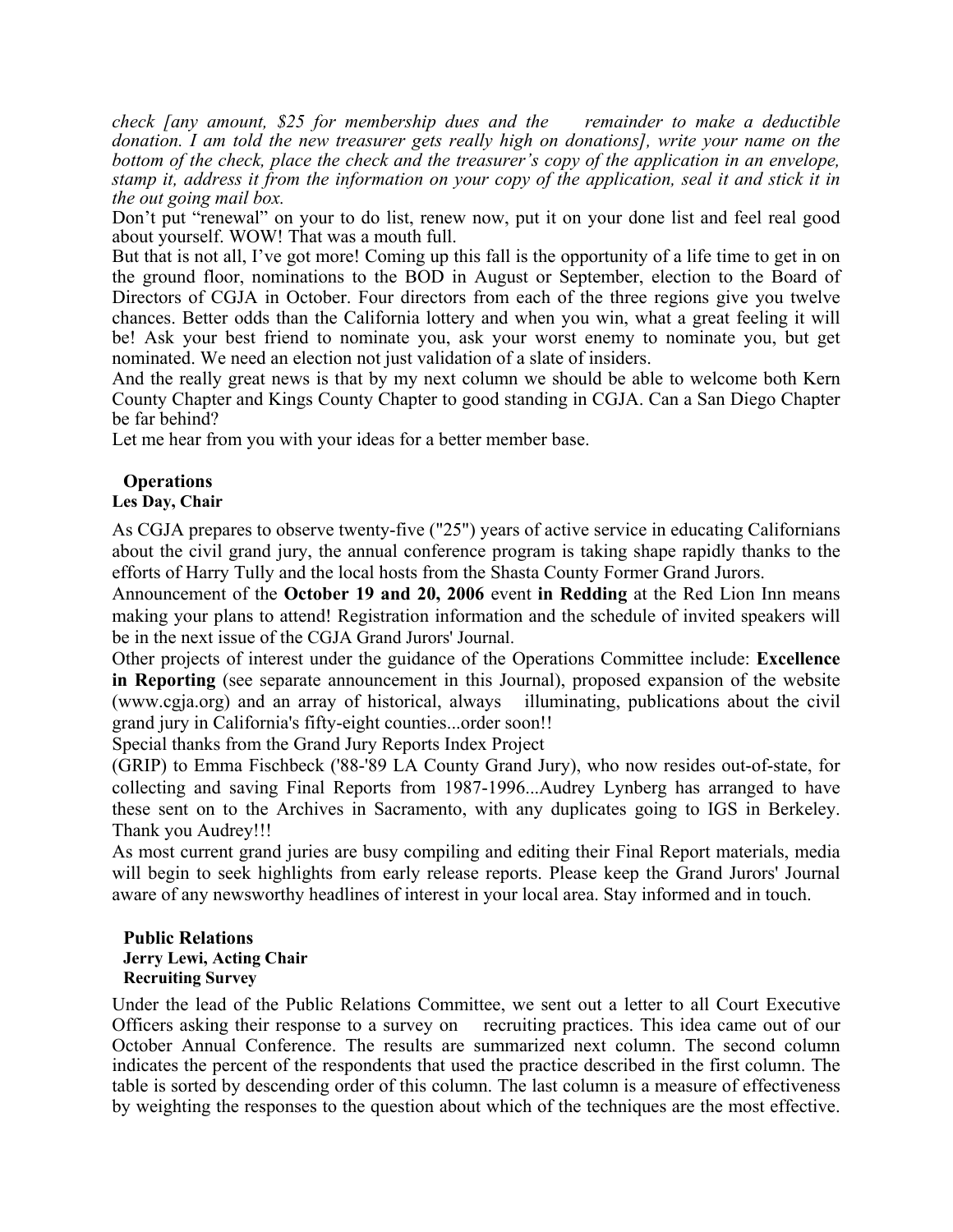It appears that the three most common techniques are also the most effective.

There were some additional practices from one or more counties described as follows:

Letter from Presiding Judge Trial jury lists; church bulletins; trial jury summons Publish final report in newspaper Former Grand Juror referrals & random draw Direct mail to many organizations Notices in Library & Senior Centers Information on trial juror application Adult Education (Osher Life Long Learning Institute) classes Mail 200 letters plus 400 random Special newspaper supplement with invitation to Open House

I became aware of this last item in my own Ventura County when I attended their annual Open House that was coincidental with my preparation of this summary. Ventura has been holding this event annually but I believe this was the first time it was held during recruiting season. I noticed that people were actually filing out applications right on the spot, so the jury was pleased. Looks like a good practice.

We also asked the question about the average size of the pool of jurors who either volunteer or are recruited. The range of numbers, expressed as a factor of the county population, is quite wide ranging from a low of 0.47 per 1,000 population to a high of 32.5. Three of the smallest counties that responded had the highest response rate. We do not know how to evaluate this information.

We would hope that counties may use this information to improve their recruiting practices. Many thanks to those who responded.

| <b>Technique or Practice</b>                                                                                                                | Percentage<br><b>Using</b> | <b>Effectiven</b><br>ess |
|---------------------------------------------------------------------------------------------------------------------------------------------|----------------------------|--------------------------|
| Publish information on the county 89%<br>website.                                                                                           |                            | 60                       |
| Place notices in local papers and/or/76%<br>television stations.                                                                            |                            | 62                       |
| Use court personnel to directly $67\%$<br>recruit by asking judges and other<br>elected officials to<br>nominate<br>candidates.             |                            | 69                       |
| Do members of the current grand 50%<br>jury visit as many community<br>organizations as possible?                                           |                            | 19                       |
| Do members of a local chapter of 50%<br>our association or an independent<br>association of past grand jurors do<br>the same as item above. |                            | 22                       |
| Use court personnel for the same $42\%$<br>purpose as item above.                                                                           |                            | 41                       |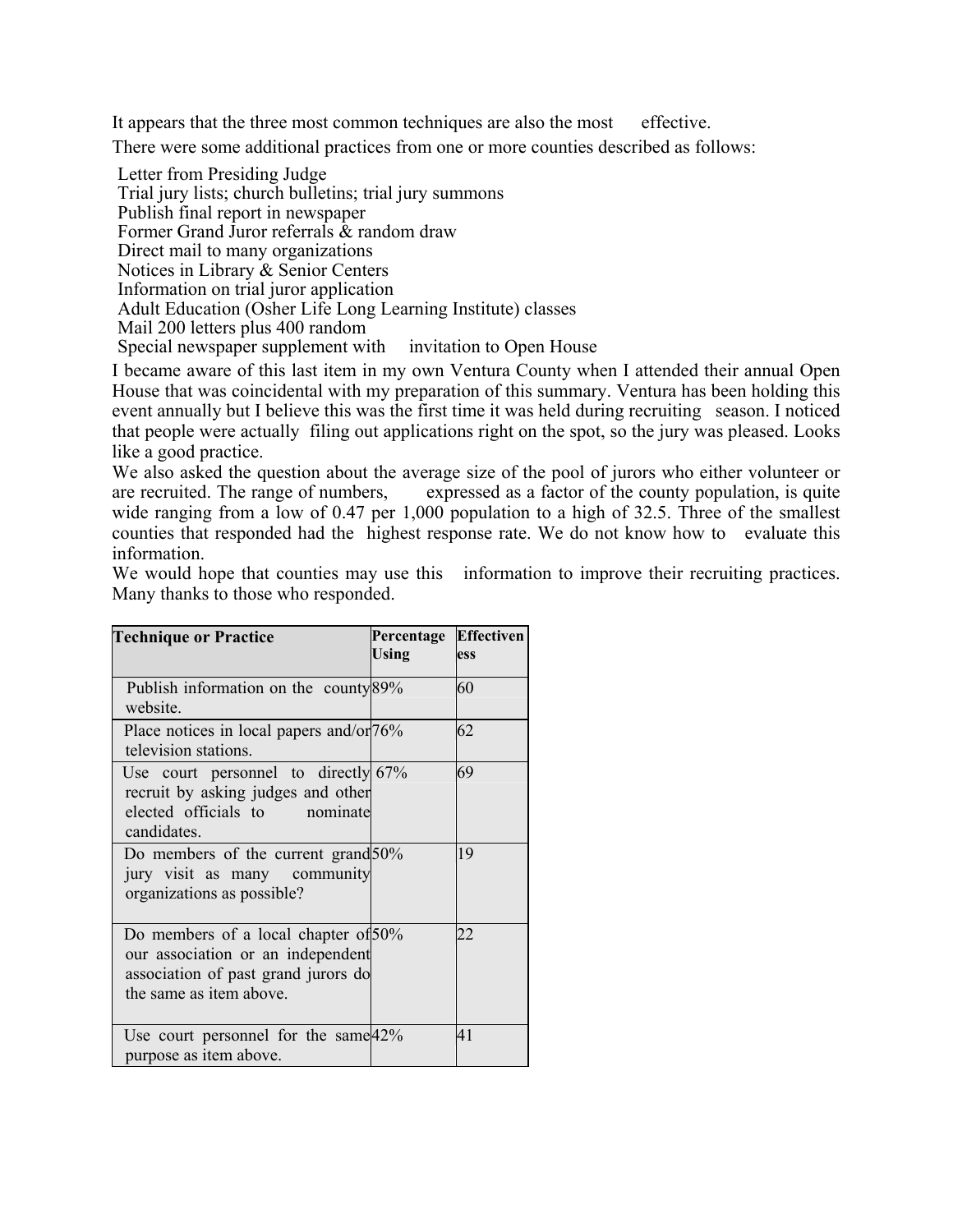<span id="page-5-0"></span>

| Include recruiting announcements 37%<br>in trial juror orientation sessions. |     |    |
|------------------------------------------------------------------------------|-----|----|
|                                                                              |     |    |
| Use video presentations on local 29%<br>TV (Public Access or other)          |     |    |
| Conduct press conferences.                                                   | 17% | 30 |

### **Training Sherry Chesny, Chair**

 No report was submitted by the Training Committee

### **EXCELLENCE IN REPORTING AND SUCCESS STORIES**

This notice is to remind all present and past jurors of the importance to be preparing an application for the Excellence in Reporting and Success Story Committee. The 2006 submission deadline is **July 15, 2006**. The recipients of the EIR Awards will bring well deserved recognition to their respective jury or news media. All applicants may bring recognition of the importance of the California grand jury system to state and local government officials as well as the citizens throughout the State. A quantity of Success Stories serve CGJA in providing strength for the missions of our legislative, public relations, and training committees. Criteria were explained in the January edition of the Journal.

 A nomination form can be found on page 10 of this Journal. The form may be duplicated as needed. Questions will be answered by the EIR committee members:

Linda Baker- 925.513.8301 Les Daye - 530.778.3368 Earl Heal - 707.446.1353

# **CHAPTER NEWS**

**SOLANO CHAPTER** *By Wanda Kiger-Tucker, President*

 The Solano County Chapter of CGJA is currently making plans for our annual membership drive/BBQ to be held July 9, 2006, at Pippo Ranch in Vacaville; more details will be forthcoming later. We are always looking for donated items for our auction fundraiser which is always fun.

 I would like to mention that we have received e-mails and phone calls from current and past members and directors who indicate they are in support of the stand we have taken on voting issues, financial accountability and adherence to our

by-laws.

Thank you. The support has been very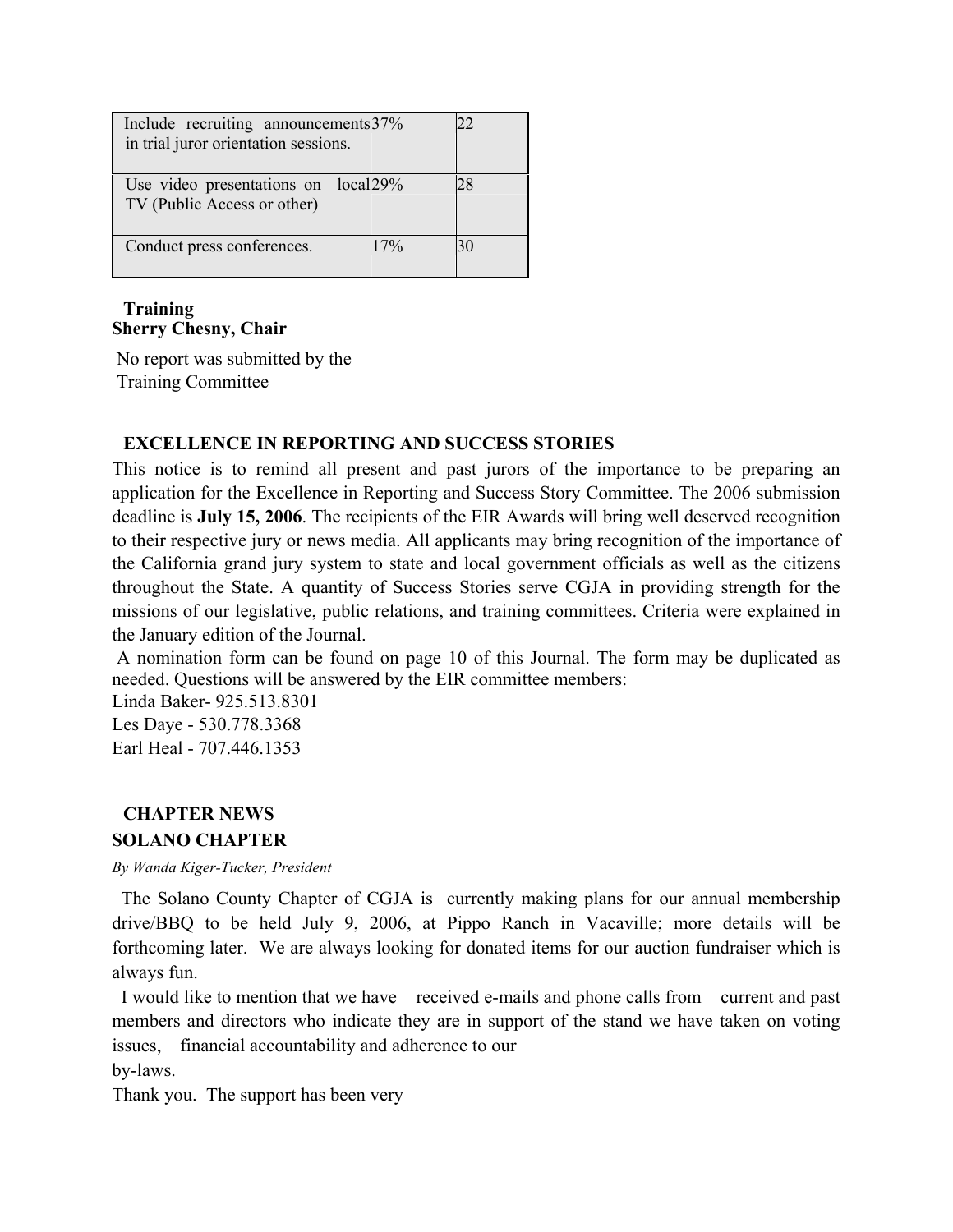<span id="page-6-0"></span>encouraging to us as we have made some very difficult decisions.

### **Letters to the Editor Dysfunctional and divisive proceedings**

Dear Editor:

A very unique experience!! --that's what I had on Monday evening March 27 when I called in to listen to the CGJA Board of Director's teleconference - President Jerry Lewi presiding. I didn't have a chance to announce my presence on the line. I sat and listened for over two hours to the most dysfunctional and divisive proceedings one could imagine before I hung up. I don't know how much longer the meeting went on. Incoherence, inconsistency, duplicity and disregard for time tested meeting protocols and decorum ruled the meeting.

The Board is clearly divided into two camps with the minority insisting on adhering to governing rules and regulations and the other camp, Lewi in charge, trying to run roughshod over the minority.

First: The minutes of an earlier special meeting were challenged and the meeting was declared invalid due to violation of bylaw requirements wherein the president was said to have unlawfully called such a special meeting.

Then followed extended argument with the president's attempt to add last minute agenda items which was cited as a violation of the bylaws.

Second: It was strongly asserted that the President had exercised undue influence in hand picking the nominating committee in the face of what appeared to me to be legitimate objections citing blatant violations of commonly accepted parliamentary authorities.

Third: It appears that the organization's treasury has fallen on hard times and heated discussion ensued over a proposal to transfer some \$9700 of a CD into the checking account to keep up with accumulating bills and incurring further liabilities. Voiced concerns were glibly rebuffed and disregarded.

Fourth: There was a hassle over missing official certified mail. Apparently certified mail was lost in the secretary's private junk mail.

Fifth: Another contentious argument ensued over peculiar bylaw amendments drafted at the earlier cited and contested unlawful special board meeting which had focused on the Board's authority to kick CGJA members out of the association and remove elected Directors from the Board sans any criteria.

Sixth: It was proposed by the majority to delete a right given to the membership to elect the CGJA officers. The majority wanted the Board to elect the officers. The minority was sufficiently strong to prevent the required 2/3 vote - asserting that changing membership rights require membership approval.

This was followed by a cursory discussion of a need for training directors to be nice to each other, developing membership and responsiveness to the recent Journal readership survey.

Seventh: The discussion that was followed was the most unbelievable, (to me): It seems that the president had consulted with the CGJA attorney without Board authority - for a fee which was charged to CGJA. When this charge to CGJA was discovered, the President said that he would pay the fee. He then refused to reveal to the Board the substance of the consultation on the grounds that since he had paid the bill, he did not have to tell the Board what he had asked the attorney or what the attorney told him. It was pointed out that this put the attorney in an ethics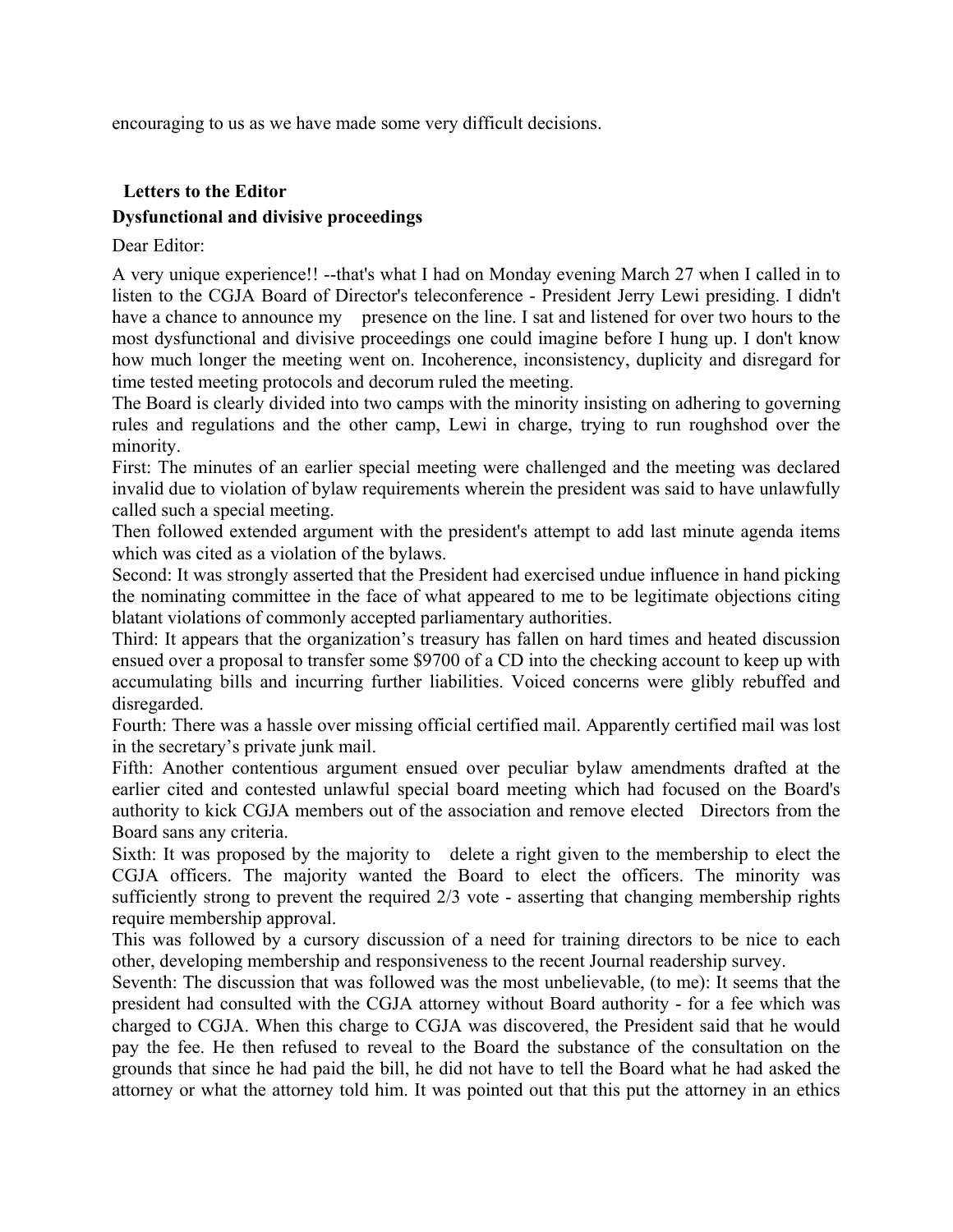<span id="page-7-0"></span>conflict. In spite of all this the Board's vote to direct the president to be forthcoming with the Board regarding the substance of the unauthorized legal consultation failed - due to a tie vote. The Board remains in the dark as to the President's private action with the CGJA's attorney. I can only describe the meeting as bizarre. It seems to me that the CGJA itself is in dire need of investigation. Without an immediate course change I believe the CGJA is on a collision course with disaster.

Clarence Dilts, elected Director 1994-2000, elected Vice President by the membership

### **Juries in the News**

## **Suisun City under fire**

### **Grand jury report rips police Chief Forsythe**

 The Solano County grand jury has charged that Suisun City police Chief Ron Forsythe is a weak leader who has a narrow view of his responsibility as the city's top law enforcer.

In a released report the grand jury said the city manager and the City Council should hire a consultant to audit the Police Department and determine the competency of its leadership at all levels.

Further, the grand jury said Suisun City, with an understaffed department of 22 sworn officers, should look to see whether its public safety needs could be better handled by the Solano County Sheriff's Office, which already is responsible for the city's late-night watch.

"In an effort to mediate staffing shortages, Suisun has a \$200,000 contract with the Solano County Sheriff Department to police and staff their 11 p.m. to 7 a.m. shift," the jury's report said. "Based on this contract, Suisun City should conduct a study to determine if contracting with the Solano County Sheriff Department for all of their police services would be more cost effective."

The grand jury based its criticisms of Forsythe's leadership solely on what it alleges was a misuse of department funds.

A state "waterways" grant to run the city's boat patrols around the marina, instead, the grand jury said, paid for officers' overtime for such things as painting at the department.

The state grant was only available to be used by the department once local taxes generated by boat fees had been exhausted.

Through interviews with current and former managers, the grand jury surmised that Forsythe

might not have directly authorized the overtime, but ultimately was responsible.<br>The report said "contradictory testimony was given to the grand jury that testimony was given to the grand jury that on the one hand indicates the chief became aware of the painting in January 2005, but he didn't know that the overtime was charged to the waterway grants until March 2005."

Forsythe, when the allegations first surfaced in September 2005, had said that he was unaware that the funds were being used to paint the department.

The grand jury report alleges that the time sheets were submitted to a lieutenant in the department who authorized overtime in Forsythe's absence.

Forsythe said in 2005, "I later found out that part of the time they did it, they were on duty. As soon as I was aware of that I said, 'No, we don't do that,' and the action was stopped."

The grand jury alleges that the Police Department suffers from a void in leadership and that witnesses interviewed in preparing its report said that morale was bad at the department.

The department tends to serve as a training ground for officers who quickly move on.

### **Grand Jury OKs women's shelters**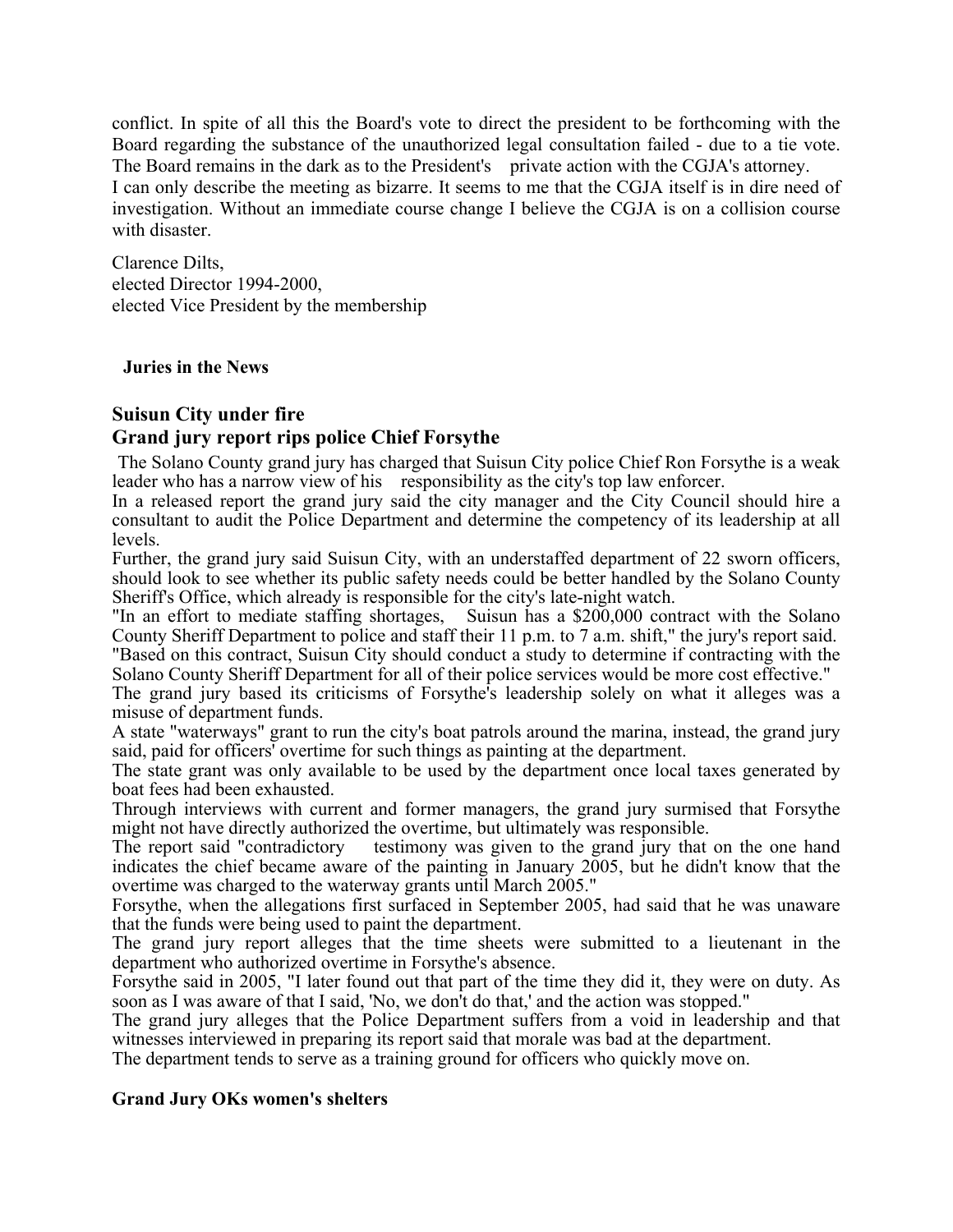<span id="page-8-0"></span>San Luis Obispo Tribune

*By Nathan Welton*

The county Grand Jury has concluded that local women's shelters are successfully providing services for victims of domestic violence.

The Jury focused on the Women's Shelter Program of San Luis Obispo County and the North County Women's Shelter and Resource Center.

The two nonprofit facilities ensure clients can find a place to stay, and they offer parenting classes, counseling, classes to teach children how to stay safe, legal assistance and transportation. According to the jury, there is violence in an estimated 35 percent of all domestic relationships.

### **THE GRAND JURY COOKS!!!!**

### **RECIPES & REPORTS ARE NEEDED FROM YOUR COUNTY!!**

Grand Jurors have long lamented that the average citizen has no clue about the role of the Regular Grand Jury. Here is a fun and easy way to let everyone know about its important oversight function.

The California Grand Jurors' Association is seeking reports and recipes from your county! It is time to celebrate and once again see all your hard work in print! Who better showcase your county than you!!!!

| 1.NAME:                                                           |                                                                                                                         | COUNTY:       |               |           |              |              |
|-------------------------------------------------------------------|-------------------------------------------------------------------------------------------------------------------------|---------------|---------------|-----------|--------------|--------------|
| YEAR/S                                                            |                                                                                                                         | <b>SERVED</b> |               | <b>ON</b> |              | <b>GRAND</b> |
| <b>JURY</b>                                                       | PHONE:                                                                                                                  |               | EMAIL:        |           |              |              |
| <b>STREET</b>                                                     |                                                                                                                         |               | <b>CITY</b>   |           | <b>STATE</b> | <b>ZIP</b>   |
| <b>TITLE</b><br>$2^{\circ}$<br>PUBLISHED:<br><b>RECIPE TITLE:</b> | OF<br>GRAND                                                                                                             | <b>JURY</b>   | <b>REPORT</b> |           |              | <b>YEAR</b>  |
| <b>INGRIDIENTS</b>                                                | $\le$ Limit 12 Ingredients – one per line><br>Please use these abbreviations: c., tsp., Tbsp., pkg., qt., pt., oz., lb. |               |               |           |              |              |
| <b>METHOD</b><br>$\le$ Limit 100 words $>$                        |                                                                                                                         |               |               |           |              |              |

### **TO SUBMIT AN ENTRY FOLLOW THE STEPS BELOW**

4. Suggest a title for the cookbook:

 5. Return: 2 copies of recipe, 2 copies of the Grand Jury Report (an individual topic is requested – the entire end of year Final Report not necessary), Provide 2 copies of a summary of the chosen report – not to exceed 200 words. (Additional pages can be provided.)

### **POSTMARKED NOT LATER THAN MAY 1, 2006**

**ONE COPY EACH TO:**

Linda Baker Mickey Strang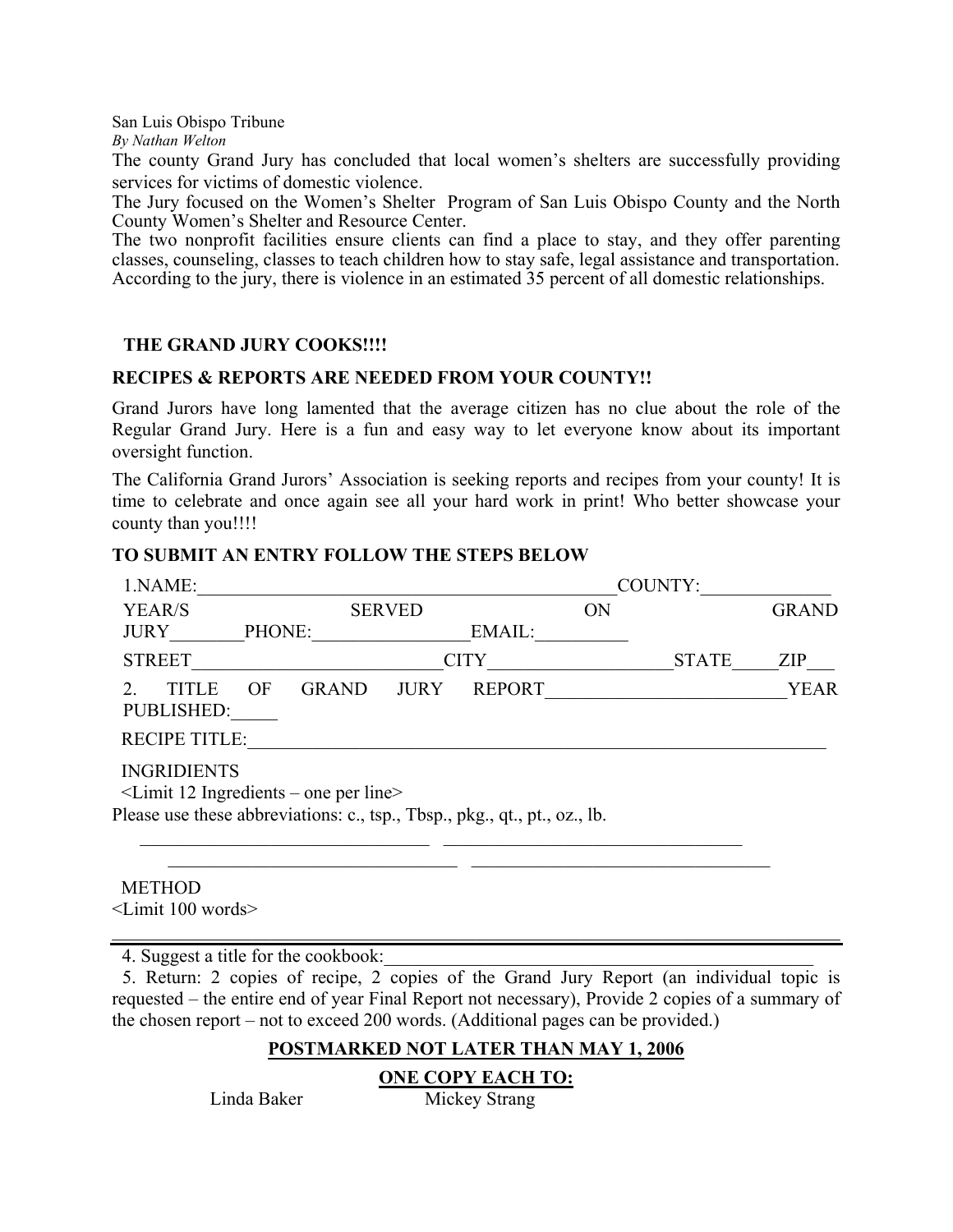1960 Kent Drive 1131 Nelson Way

<span id="page-9-0"></span>Brentwood CA 94513 McKinleyville CA 95519 925.513.8301 707.839.3477  $\leq$ lostkeys@comcast.net>  $\leq$ mstrang@humboldt1.com>

### 6. JUDGING CRITERIA - **Decision of the judges is FINAL!**

Readability counts – Multiple entries may be submitted, only one (1) report and one (1) recipe per county will be selected for the cookbook. Those whose submissions are selected will be notified.

I understand no material will be returned. I will receive no remuneration of any type, and grant permission for my original recipe/material to be used by the California Grand Jurors' Association and its publisher in the publication of the cookbook.

SIGNED:\_\_\_\_\_\_\_\_\_\_\_\_\_\_\_\_\_\_\_\_\_\_\_\_\_\_\_\_\_\_\_\_\_\_\_\_\_\_\_\_\_\_\_\_\_DATE:\_\_\_\_\_\_\_\_\_\_\_\_\_\_\_\_

 $\mathbf{r}$ 

### **Highlighting your CGJA Directors**

### **Vice President Judi Lazenby**

Judi served on the 2000-01 Santa Cruz County Grand Jury. She has a B.A. Mathematics from Agnes Scott College, Decatur, Georgia and a Juris Doctor from Peninsula University School of Law, Mountain View, California. Retired after 23 years as an attorney, Judi currently California. Retired after 23 years as an attorney, Judi currently concentrates solely on mediating dissolutions of marriage for persons in the entertainment industry.

Previously she served as Trust Representative for Union Bank of Maryland and was responsible for statewide new business, estate analysis and Will and Trust preparation.

Prior to that, Judi was Assistant Vice President for Benefacts of Baltimore of Alexander & Alexander, where she headed a new subsidiary preparing individual estate analyses for major executives of large companies.

Besides serving on the CGJA Board of Directors Judi is a trainer: Grand Jury Interviewing.

### **Treasurer Bill Burnett**

I was born and raised, along with my three brothers, in Stockton where I attend high school and Jr. College. After college I went to work as a bookkeeper in a lumber yard in Brentwood.

In 1964 I married my first wife which gave me my daughter, LesLee. A few years later I worked for my uncle as a Independent Insurance Agent and in 1972 I opened my own office in Stockton. Twelve years later I sold my business and moved to Truckee to run an insurance office for a company in Grass Valley. After putting up for four years with the winters I moved to Grass Valley to continue my insurance career.

In 1990 I met and married my current wife Marsha who also worked at Gold Cities Insurance. This is the best thing that has ever happened to me.

I retired after 32 years in the insurance business. When I saw a notice for Grand Jury applicants, I sent in my resume and was appointed to serve on the 2003/04 Nevada County grand jury. I reapplied for the 2004/05

and served another year. I also serve as the treasurer for the Nevada County Chapter of the Grand Jurors' Association.

Through out my working carrier I have serve on a number of non-profit organizations such as March of Dimes and being Court Appointed Child Advocate for Nevada County.

I like to fish, do wood working and travel with Marsha.

In August of 2005, I met a sweet lady with gray hair who talked me into running for the state Treasurer. I did and here I'm today.